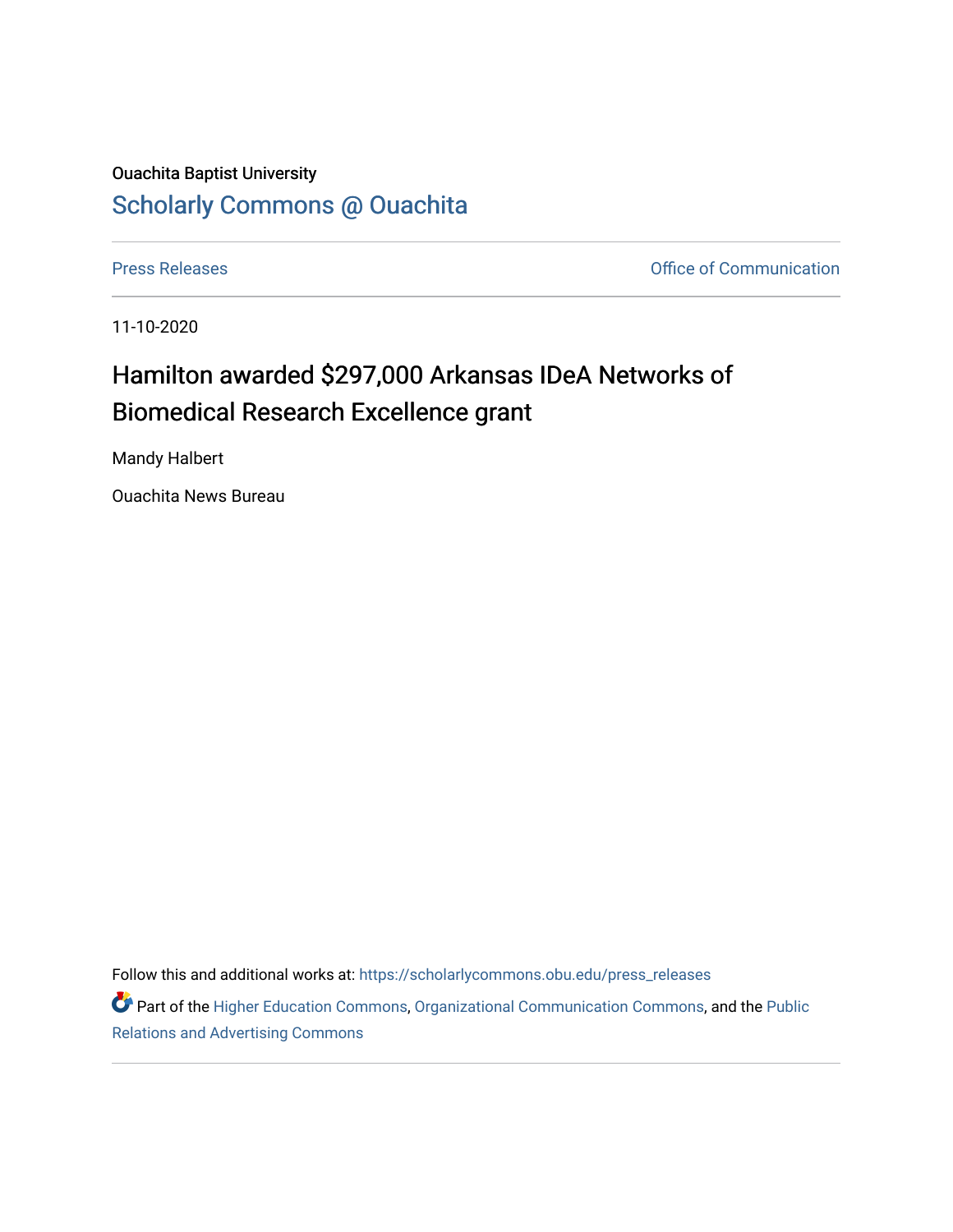

## For immediate release

**Hamilton awarded \$297,000 Arkansas IDeA Networks of Biomedical Research Excellence grant** 



*By Mandy Halbert* November 10, 2020 For more information, contact OBU's new bureau at [newsbureau@obu.edu](mailto:newsbureau@obu.edu) or (870) 245-5208

ARKADELPHIA, Ark. – Ouachita Baptist University's Dr. Sharon Hamilton, assistant professor of chemistry, has been awarded \$297,431 in funding over the next two and a half years by the Arkansas IDeA Networks of Biomedical Research Excellence (INBRE) to support her research of incorporating proteins into novel modern wound dressings. Hamilton, who joined the Ouachita faculty in 2018, is working in collaboration with Dr. Suresh Thallapuranam, chair of bioinformatics research and professor at the University of Arkansas.

Hamilton's research with Thallapuranam aims to accelerate the wound healing process by exploring the cellular responses to fiber mats and its release of larger molecules that aid in the healing process. She also will work alongside Ouachita students in the Department of Chemistry to conduct research during the academic year.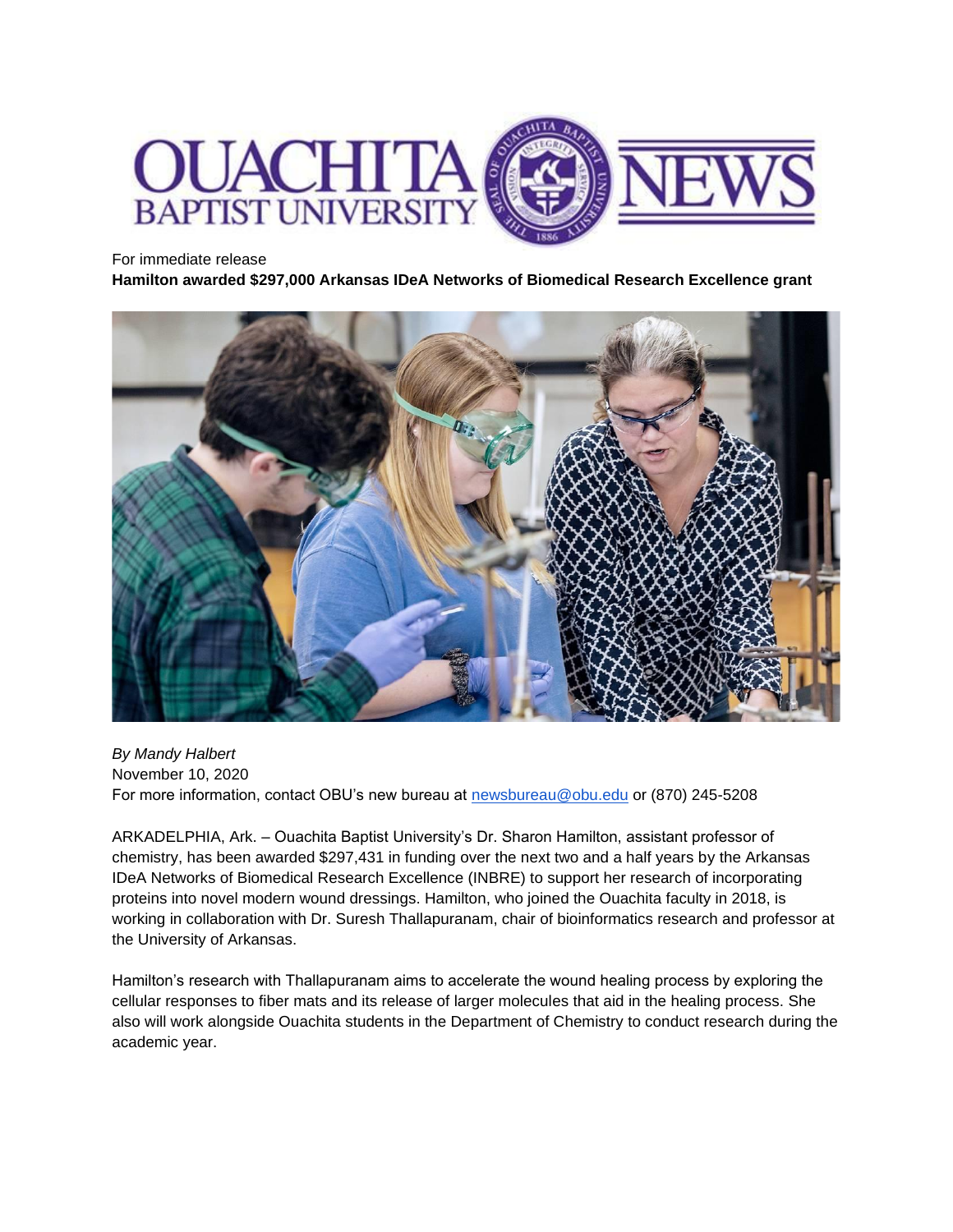"This grant ensures that I am able to conduct high quality undergraduate research here at Ouachita," Hamilton said. "It will allow me to provide our undergraduate researchers with projects that could significantly impact the fields of biomaterials, biomedical research and wound healing."

Hamilton and Thallapuranam will work together in respect to their labs' strengths; Thallapuranam's lab will synthesize proteins, which will then be delivered to cells using nanofiber mats built in Hamilton's lab at Ouachita.

"The mats we make in our lab contain materials that are designed to mimic features in the extracellular matrix in our bodies to encourage wound healing and cell growth," Hamilton explained. "Overall, the goal of this proposal is to develop protein-loaded biomimetic fiber mats that promote positive cellular responses."



"Dr. Hamilton jumped right in upon arrival at Ouachita and quickly established her research area," said Dr. Tim Knight, dean of the J.D. Patterson School of Natural Sciences and professor of biology. "Students were quickly drawn to her research because it is so unique. Her research is pertinent for our pre-health profession students and I expect will be very popular."

The application for Arkansas INBRE Research Development Grants is very competitive. According to the INBRE, only about 36 percent of applicants receive funding for their proposals.

"I was elated to learn that my proposal had been selected – and also quite relieved," Hamilton said. "It takes a lot of time and effort to write and edit grants, so to have secured funding for the next two and a half years meant that I had a little bit of breathing space.

"It's nice knowing that I have money to support my projects, and it allows me to take my time and explore other funding opportunities and agencies, as well as future project ideas," she added.

Hamilton joined the faculty at Ouachita in 2018 and teaches several chemistry and CORE classes. In 2019, she received an Arkansas INBRE Summer Research Grant and an Arkansas Space Consortium Research Infrastructure Grant to support her development of a variety of synthetic polymers that mimic biopolymers found in the human body.

Hamilton earned her Bachelor of Science degree from Auburn University in 2004 and her Ph.D. from Vanderbilt University in 2009.

According to its website, the Arkansas INBRE program was "created to expand the distribution of National Institutes of Health funding for behavioral and biomedical research." It builds upon the Arkansas Biomedical Research Infrastructure Network (BRIN), which "established a statewide network that links Arkansas institutions of higher education in support of a growing effort to build a biomedical research capacity in Arkansas."

For more information about the J.D. Patterson School of Natural Sciences, visit [obu.edu/natsci.](https://obu.edu/natsci/) For more information about the INBRE grant, visit [www.inbre.uams.edu](http://www.inbre.uams.edu/) or contact Dr. Sharon Hamilton at [hamiltons@obu.edu](mailto:hamiltons@obu.edu) or (870) 245-5092.